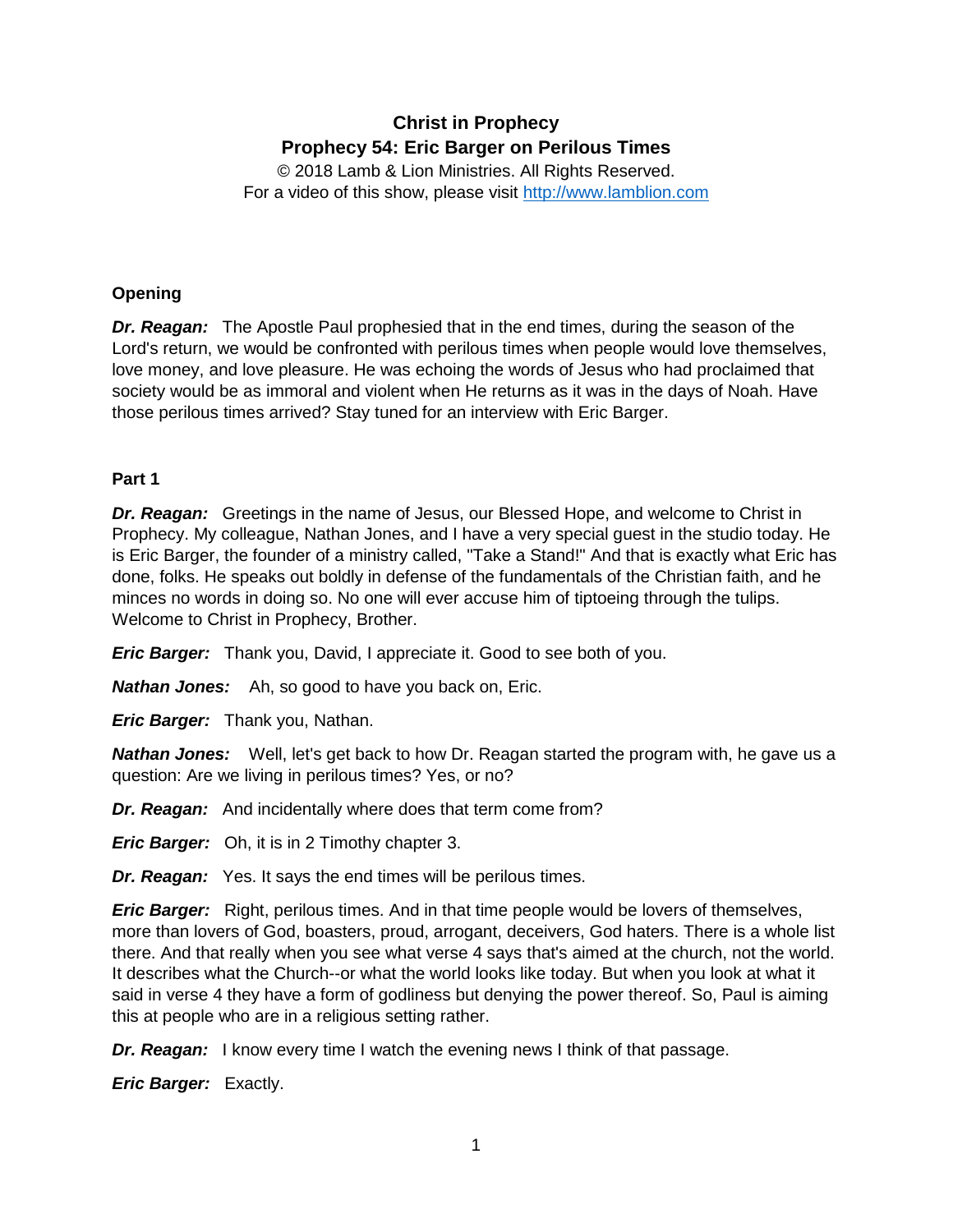*Dr. Reagan:* We're here.

*Eric Barger:* Oh, we are.

*Dr. Reagan:* Yeah.

*Eric Barger:* We are.

*Nathan Jones:* So, you are saying that we are in perilous times?

*Eric Barger:* We see it in the world. We see it in the Church. We are in perilous times.

*Nathan Jones:* So, we are 2 Timothy.

*Eric Barger:* Yeah, that's right. And I believe we're going to deal with a world that looks darker, and darker. And it is going to turn darker and more against and opposed to the things that we would stand for as Christians.

*Nathan Jones:* Well, give us some examples then, because obviously you said traitors, headstrong, haughty, lovers of pleasures rather than lovers of God, having the form of godliness but denying its power. What are some examples today that show us that we are living in these perilous times?

*Eric Barger:* That's the extreme narcissism.

*Nathan Jones:* Narcissism.

*Eric Barger:* Really that's what Paul is really describing there. That's a word of course we use, but not one we see in the Bible. But, I think maybe one of the things that disturbs me the most about that is the idea that our free speech and our discussion of the Gospel, our ability to disseminate the Gospel those things I think are being put in the crosshairs of those who want to stop it. They don't want to hear the Gospel.

*Nathan Jones:* Some kind of Christian persecution, free speech and political correctness all working together?

*Eric Barger:* All of that. Yup, and it is happening here in our culture, let alone in a communist culture or another culture around the world that would never have been as free as ours is. But it is happening in our culture. We see a case up in Canada a very famous case in 2013 where the Canadian Supreme Court called the Bible hate speech.

## *Nathan Jones:* Ah, really.

*Eric Barger:* Where, yeah, and most of this is started at the level of the human rights groups, and the human rights commissions. Whenever you see those kind of things these are bureaucrats who are appointed and who are making delineations about whether something is hate speech or something isn't. Of course--

*Dr. Reagan:* And the result of that is in Canada right now if you speak out against abortion, or speak out against same-sex marriage, or homosexuality on the air you'll be fined \$50,000. And if you do it a second time you're off the air.

*Eric Barger:* That's right.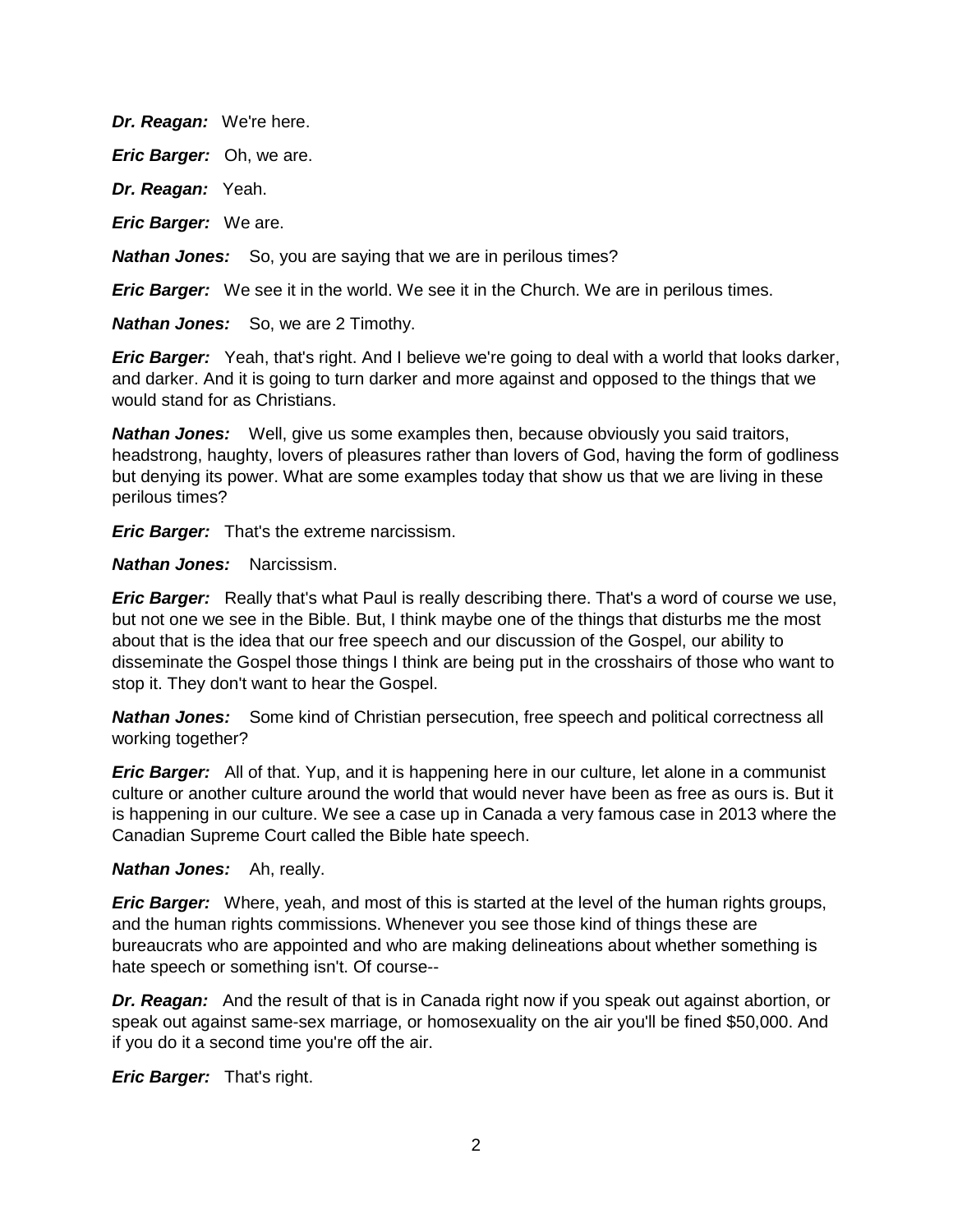**Nathan Jones:** We held a conference recently where we mentioned those topics and over in Canada YouTube cut us off so that they could not hear us talk about the sexual perversion movement, and other topics like that.

*Eric Barger:* Yeah, I know. I know. I've been waiting for a witch to sue one of us, one of our people who talk about this stuff because we've made her feel bad or him feel bad about their-- You know I've been waiting for that because you see the other things that have happened. You know in Canada this summer there's a summer jobs movement, and it has been out there for quite a while that the government will help fund summer jobs. But before a non-profit can get a grant they have to check a box that says they agree with abortion. Now, that's Trudeau's doing.

*Nathan Jones:* Wow.

*Dr. Reagan:* That's where we're headed in this country.

*Eric Barger:* It is.

*Dr. Reagan:* It is.

*Eric Barger:* And we better wake up here because I think our free speech, I don't think I know it's under attack here the same. The same ideas are being perpetrated on this side. Well, California they want to put a clamp on conferences and on any books or DVDs that go against the LGBT community and that kind of thing. So that's happening. They've got a law that they're trying to run through there.

*Nathan Jones:* You can't even share the Gospel with someone who is a transvestite for instance and say, "Hey, Christ can rescue from that." Because that is hate speech against transvestites.

*Eric Barger:* That's right. They want to make that illegal. That we can't minister to people in that way.

*Dr. Reagan:* Eric, you put out a wonderful video called, something I think it's called, "Perilous Times."

*Eric Barger:* It is.

*Dr. Reagan:* Give us some points from it.

*Eric Barger:* Well, in preparing for perilous times I go down kind of list. I talk about that case in Canada, and several others here in the US. One in Ireland where a pastor in Ireland was put on trial because in a 45 minute message for 30 seconds he spoke about Islam in a negative way. So, we see all these kind of things going on. Now, he by the way was let off. He was exonerated.

## *Nathan Jones:* Good, he should.

*Eric Barger:* But we see these things and then by going through that list and just trying to say to the Church don't be asleep at the switch here. The Church is sleeping as you know. We all know, we see this happening around us where people don't want to hear about this stuff it is construed as negative, and it is too upsetting so we don't want to deal with it. But when it comes to roost at our front door, and we are not able then to share the Gospel what are we doing with what Christ gave us to do? We were left here to share a message. If we don't go out and do that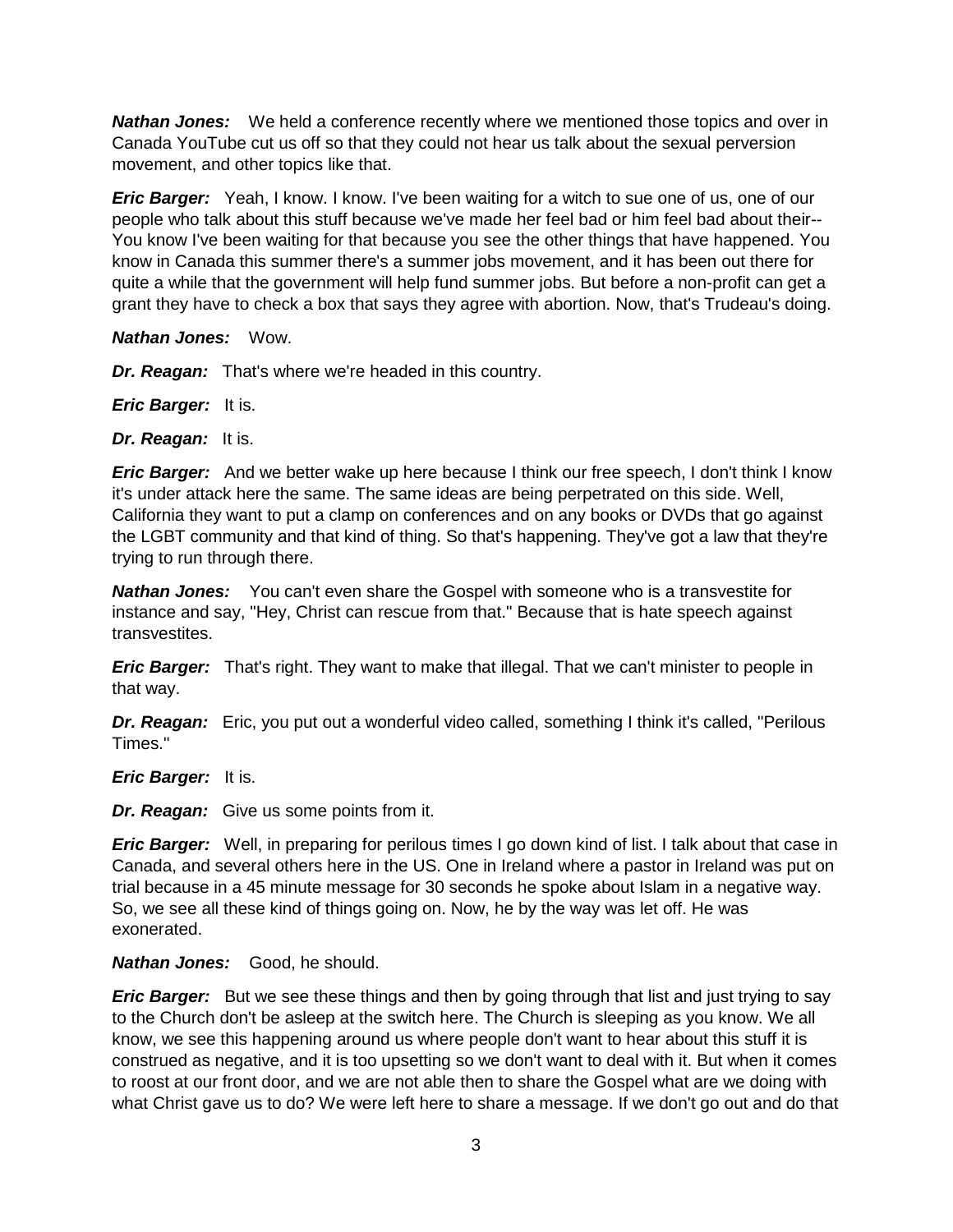we are in trouble. We are in spiritual trouble. And we need to share that message boldly. And hey around us right now we are going to have to make some decisions about whether we are just going to let this happen unabated, or whether we are going to stand up against this movement to try to stop us from sharing the Gospel openly here in our country.

*Dr. Reagan:* Well, what are some specific things that you are concerned about that makes this perilous times?

*Eric Barger:* There are three, I think, three elements that we are going to fight between now and the time the Lord comes. Number one will be the LGBT community, and that whole idea of whether you can speak openly about this from the Scriptures.

*Dr. Reagan:* You know the letters of that get longer, and longer.

*Eric Barger:* They sure do.

*Nathan Jones:* They put a plus now.

*Dr. Reagan:* I just call it the sexual perversion movement.

*Eric Barger:* That's right.

*Dr. Reagan:* I can't keep up with the letters.

*Eric Barger:* I stopped short of all the rest of the letters, in the order that the alphabet doesn't go. That's one. Second, is speaking out about other religions; Islam in particular. A bill was passed back in 2011 to allow countries of the world, this was in the UN Security Council, to allow countries in the world to stop anyone from speaking ill of anybody else's faith. Well, goodbye to apologetics at that point. Good-bye to polemics totally. So, you're not going to be able to do that. That was Resolution 1615 I believe it was. It's in the DVD. But you know there is a resolution at the UN right now. Now that didn't pass here in the US because it take our Senate to do that in our country. So, it's not law here. But, during the last administration they tried to get that through.

**Dr. Reagan:** It reminds me of a sign I saw recently of a person on a college campus holding up a sign that said, "No free speech that hurts feelings."

*Nathan Jones:* Yeah. Wow.

*Eric Barger:* Well, somebody's going to get hurt on one side or the other.

*Nathan Jones:* Yeah, I know.

*Dr. Reagan:* Well, everybody is concerned about every body's feelings except Christians.

*Eric Barger:* That's right. That's right. We are an easy target they think.

*Dr. Reagan:* We are the target.

*Eric Barger:* We are the target for sure. You know our First Amendment is the single thing that's held this back in our country. We still have free speech even though of course today it's the loudest one that can shout somebody else down wins.

*Nathan Jones:* Yeah, break down of discourse.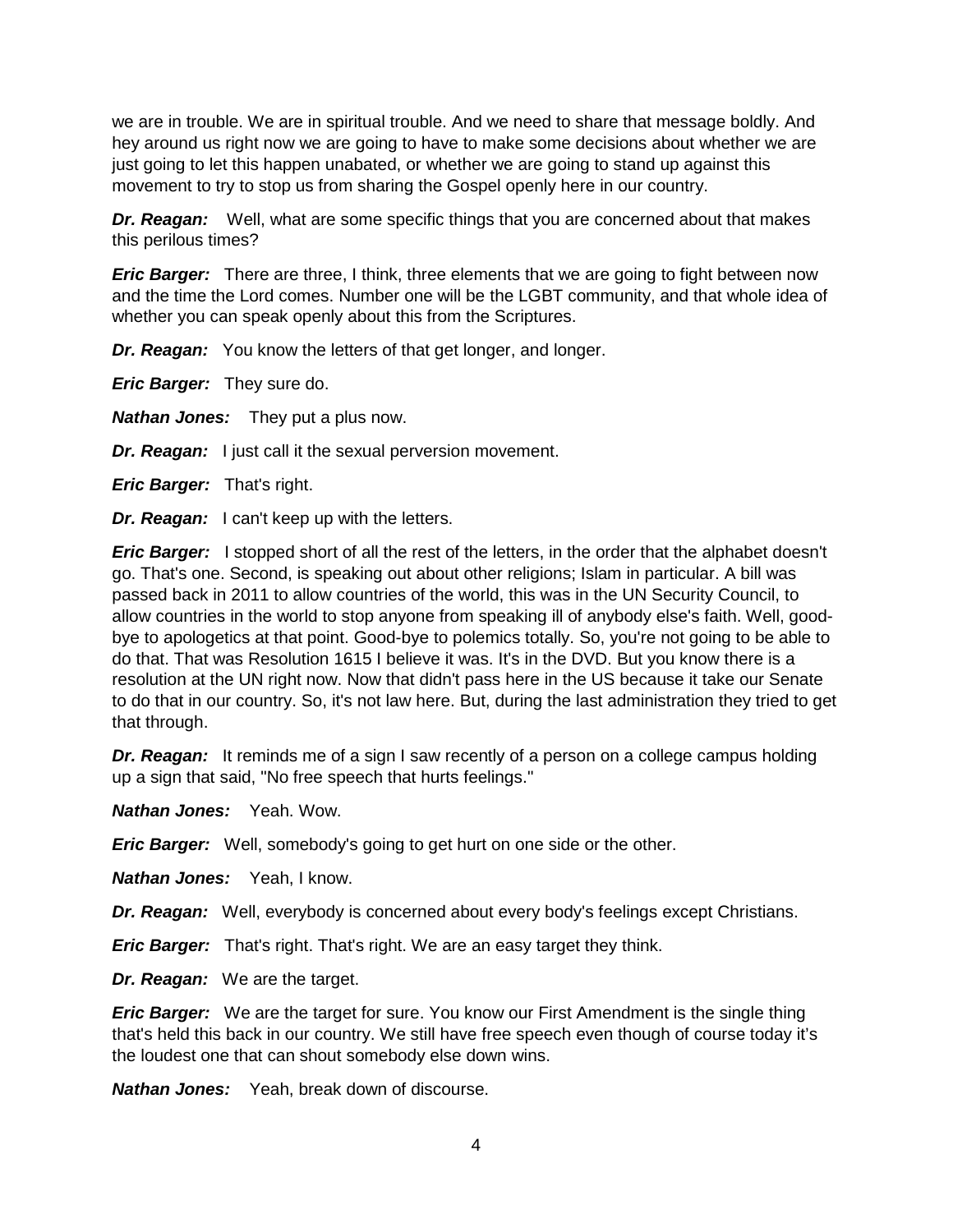*Eric Barger:* Exactly. Discourse there isn't any discourse anymore. That is exactly where I was going to go with that. The third thing that I believe we're going--you know were facing, were not going to see the abortion issue settled in anyway. This is going to continue to be a hot button, a hot point and those three things we are going to continue to deal with. And as we continue to watch our free speech erode all three of those issues be it LGBT, be it religious speech as far as speaking about cultic, or occultic, or world religious and so on, you know. All religions can be wrong, but they can't all be right. Jesus is the only way. The minute you say that you're speaking hate speech according to these folks. And of course the third thing is abortion. So that's what we're facing. But this tells me Jesus is coming soon.

*Dr. Reagan:* That's the good news.

*Eric Barger:* This shows me the bright hour that we're in, and the great opportunity we have as Christians to stand up and see a harvest of those who will listen to the truth.

*Dr. Reagan:* That reminds me of the great statement by the pastor who said, "The world is growing gloriously dark."

*Nathan Jones:* Adrian Rogers.

*Dr. Reagan:* You have to understand Bible prophecy to understand what he means by that.

*Eric Barger:* That's right.

*Dr. Reagan:* Because Jesus said I'm going to come back at a time when it is as bad as it was in the days of Noah.

*Eric Barger:* Yeah.

*Dr. Reagan:* So, that's the good side of this.

*Eric Barger:* That is a good side of it.

*Dr. Reagan:* It is a fulfillment of Bible prophecy.

*Eric Barger:* It is fulfillment of Bible prophecy. And that tells me, I mean when you look around us today all the events, we just passed Israel's 70th anniversary. I mean all these events taking place today tell me where we are. And the technology we have that will be available to Antichrist to track the people of the world that was never available until this day we're in. We are seeing all these things coming in to line. It is going to mean perilous times for us now. But that doesn't mean we should be fearful. God hasn't given us the spirit of fear. We are to go forward understanding we're here on a mission. Most of the Church however is just happy to say, "I've got a nice place I can go every Sunday morning to feel that I've got friends who are little bit nicer than people in the world." And they don't understand we're here to make an impact.

**Dr. Reagan:** Yes, it's amazing how quiet the Church is concerning the issues of society. Most pastors are afraid they are going to step on some toes. They are going to make somebody mad. And so as Donald Wildmon says, "We have 300,000 silent pulpits of people not speaking out." And we've got to stand. We're called to be salt and light. We are to stand. And you know I talked to Don Wildmon one time personally about his tremendous effort to bring some civility to television and movies. And he said, "David, my worst critics are pastors." He said, "I get letters from them all the time condemning me saying, 'Hey, it's worse than it was 20 years ago. You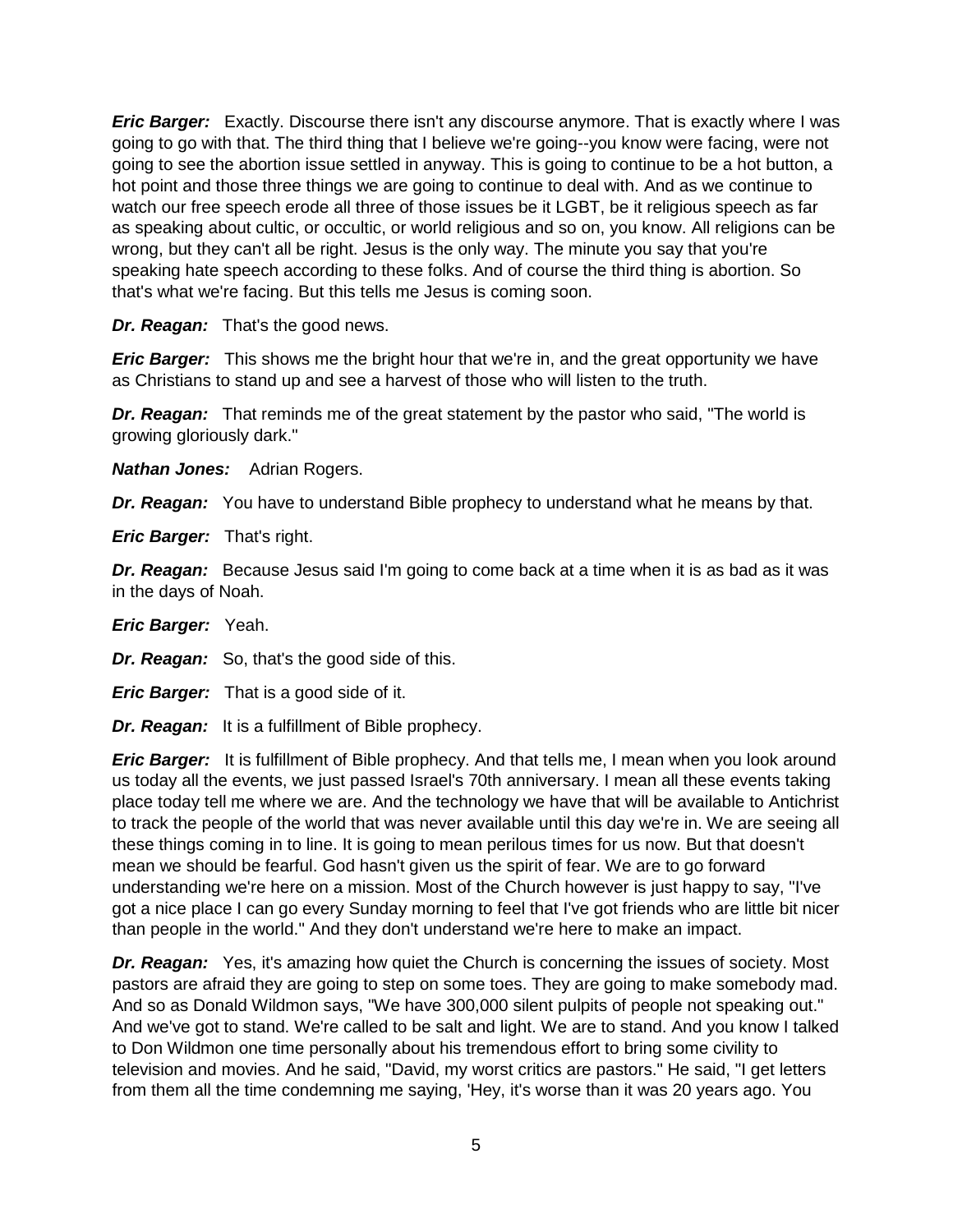are just knocking your head against the wall. You're not making any progress. Why don't you just quit? You're not winning." And you know what he always writes back? "God didn't call me to win. He called me to stand. We're not going to win until Jesus Christ returns."

*Eric Barger:* Yeah. Yeah.

# *Dr. Reagan:* I like that.

*Eric Barger:* Oh, me too. And I've appreciated what his stands, all of them that he's taken through the years. And that's what we need to be. A lot of the pulpits have turned to the user friendly, feel good messages because they are more interested in attracting the people and putting warm bodies in the seats than they are in making a difference and seeing souls won.

*Dr. Reagan:* Yeah. Well, we're going to take a break here, but when we come back, one thing I want in particular for you to address is one of the fastest growing apostasies in the church today; and that is the teaching that there are many different roads to God. We must be tolerant because there are many different roads to God. And I also want you when we come back to explain to our viewers what in the world does it mean when you have an apologetics ministry? People always ask me, "What are they apologizing for?"

# *Eric Barger:* I know.

*Dr. Reagan:* And a discernment ministry. What does that mean? Because you are basically have an apologetics, discernment ministry. So I want you to define that for our viewers so they'll understand that you are not going around apologizing to anybody about anything.

*Eric Barger:* Okay. That's true.

*Dr. Reagan:* Okay, we'll come back in just a moment.

## **Part 2**

*Nathan Jones:* Welcome back to Christ in Prophecy and our discussion with Eric Barger about the perilous times in which we live. Now, Eric, I hear that you go around apologizing for us all the time. Saying I'm sorry. Why are you so apologetic?

*Eric Barger:* I got a letter from a pastor friend of mine and it was a recommendation letter. The next day I got another letter from him. And that one began, "Eric Barger is the greatest apologizer I know. If you need something apologized for just bring him to your church and take him around town." And I called him, his name is Bob. I called Bob, "Which letter should I use?" You know? But apologetics is really the Bible term, the biblical term for the defense of the faith. It's used eight in the New Testament. So, we're always ready to be able to give every man an answer for the hope that lies within us. That word answer in 1 Peter 3:15 is apologetics in the Greek. So, apologetics is the defense of the faith. Showing the defense of the faith.

*Nathan Jones:* So, you're wearing the armor, you're defending the Gospel.

*Eric Barger:* That's right. And hopefully doing so in such a way that we're not cutting people up, and beating them up. That's not the issues. And that is not what we should be doing. But we share the truth. Often times the truth hurts. And people don't want to hear some of these things but it is our job to tell them.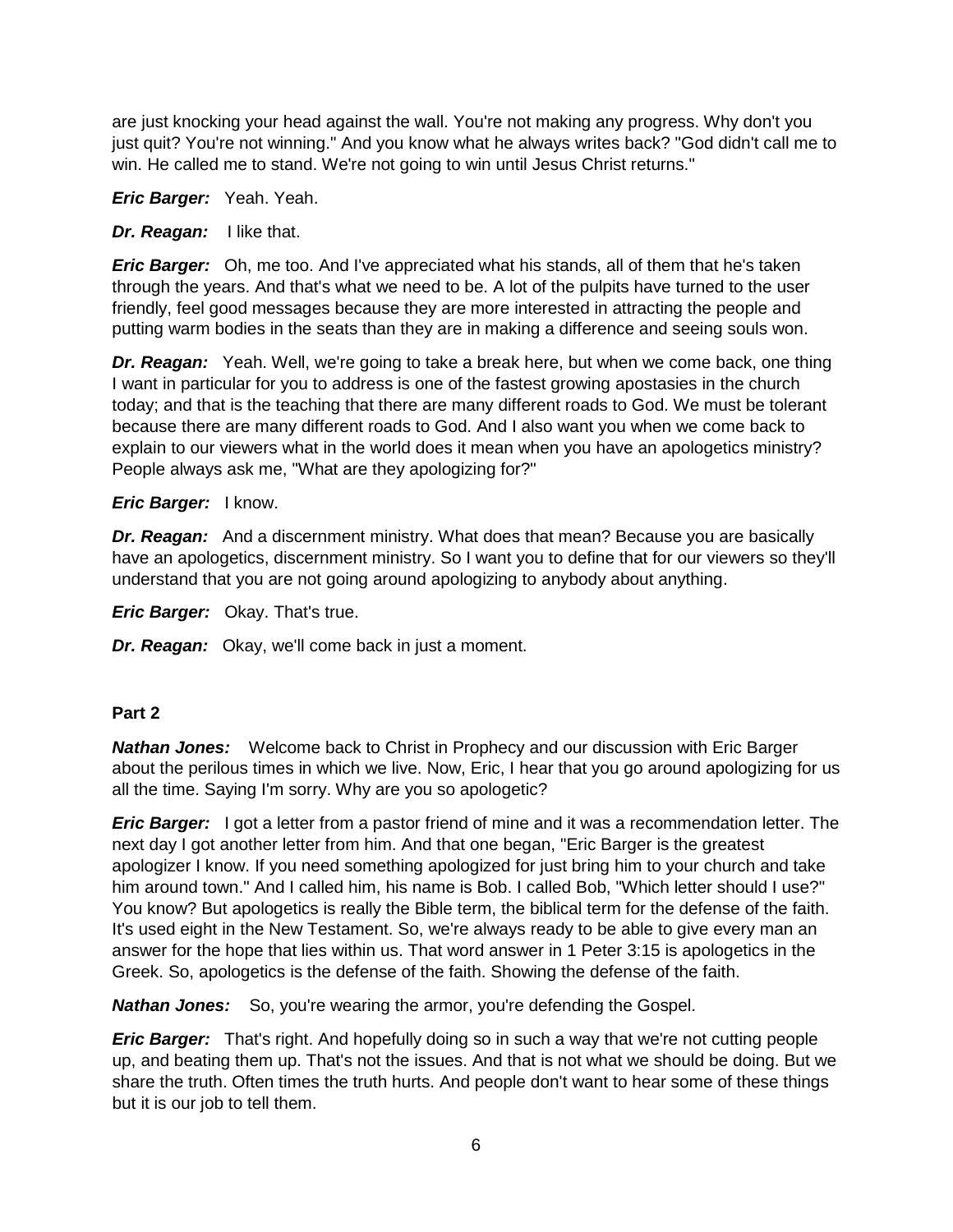*Dr. Reagan:* What I hear over and over these days from many sources including people who claim to be evangelicals is that doctrine simply is not important. What is your response to that?

*Eric Barger:* Well, that's what the emergent church was built on.

*Dr. Reagan:* Well, I know.

*Eric Barger:* And of course emergent isn't a word they use anymore but the whole philosophy is still there. And it's really permeated more of our once solid denominations then you would imagine. But that's the thing. People decide that they don't want to hear about doctrine. People have heard it and they don't need to hear it anymore, we want to hear about life application. You know how to live a successful life. How to balance your check book. How to raise a good family. All that's fine but if we don't attach the Gospel to whatever we do have we really given them anything that's of any eternal significance.

*Nathan Jones:* Good point.

*Dr. Reagan:* You know one of the leading candidates for president of the Southern Baptist Convention wrote an article last year in which he said that Muslims and Christians worship the same god. And I heard some people in the Southern Baptist Convention say, "Well, you know he's a young guy and he doesn't really know theology very well." They were excusing this.

*Eric Barger:* Wow. Wow. Well, Allah is not Jehovah. And the Jesus of the Bible is not the Jesus that is spoken about 97 times in the Koran.

*Dr. Reagan:* Well, let's get into that for a moment. Are there many different roads to God? And what about the gods of--

*Eric Barger:* Well, just take Islam. I mean when we talk about a god in Islam in the Koran, Jesus is spoken of 97 times. But the Jesus of the Koran is never deified. Did not die on the cross. Did not pay for our sins. He's going to be the enforcer for Allah that is basically the way to look at him.

*Nathan Jones:* He's going to knock all the crosses down and kill all the pigs.

*Eric Barger:* Exactly. Anybody who didn't surrender to Mohammed's teaching he's going to take care of them in the end. That's not the Jesus of the Bible. And so we have these misconceptions all around us. How many of the cults use the word Jesus? Or claim the scriptures? Or quote the scriptures?

*Dr. Reagan:* Or if they do use Jesus it is a fake Jesus. It's the Jesus who is Michael the Archangel or something like that.

*Eric Barger:* Exactly. I spoke of that at a Lamb & Lion Conference a few years ago about that. So, you know that's the thing. There maybe people claiming all these different paths to God, or that all paths lead to the same place. That's not at all what the scripture teaches.

*Dr. Reagan:* You know what? All paths do lead to the same place, they lead to a God who is going to judge.

*Nathan Jones:* It leads to His throne room, right?

*Eric Barger:* Well, when you look at it like that. But the ending result is one of two places.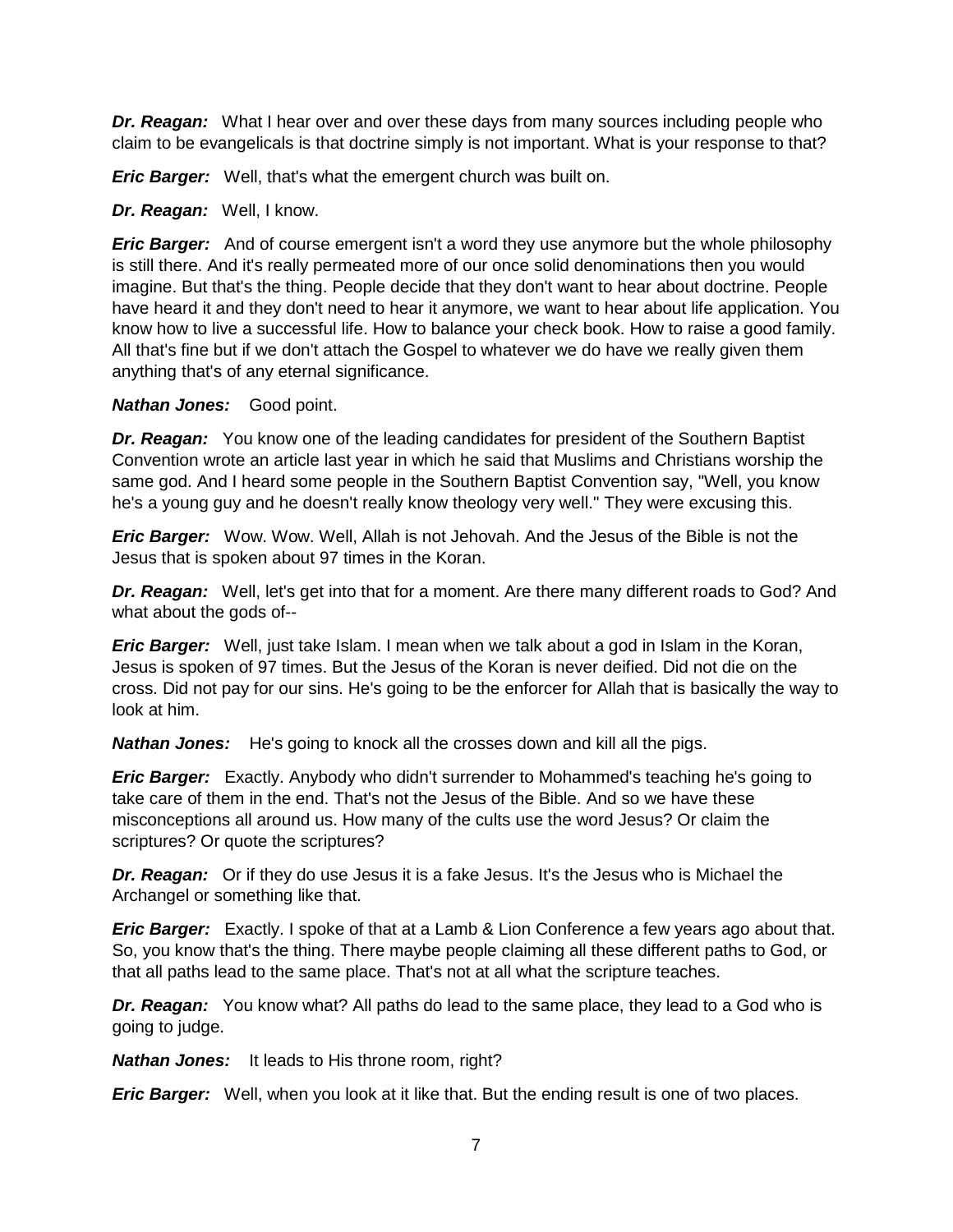*Dr. Reagan:* The ending result is not the same.

*Eric Barger:* No, so that's the thing.

*Nathan Jones:* Do you see that move towards to Universalism in our perilous times as moving towards say the harlot religion that will start the Tribulation?

*Eric Barger:* Ah, yeah, because man becomes I think deified in the end, or at least in his own mind.

*Nathan Jones:* Okay, so Universalism really is Humanism.

*Eric Barger:* Well, I've said for a long time that the New Age is moving closer to Humanism and Humanism is moving closer to the New Age.

*Nathan Jones:* Oh, interesting.

*Eric Barger:* And sometimes you really can't tell one from the other until you can dig into the person who is teaching it.

*Nathan Jones:* Interesting.

#### *Eric Barger:* Yeah.

*Dr. Reagan:* You know Pastor Robert Jeffress of First Baptist Church often points out that every religion in the world except Christianity can be summed up in one word, and that word is do, you've got to work your way to heaven. Christianity is the only one that can be summed with the word done; over and done with on the cross by Jesus Christ there is nothing that we can do except accept Him.

#### *Nathan Jones:* Amen. Amen.

*Eric Barger:* That is exactly right. I think we, honestly its part of our fallen Adamic nature to believe that we can do anything to save ourselves. That any of our works can do anything. People get the cart before the horse and don't realize that we don't work to get saved, we work because we are saved. And when we get that right the pressure goes away. You know, all that idea that we have to be perfect somehow. And I know in Him I'm perfect; in me I'm not. And I can do nothing to save myself.

*Dr. Reagan:* Well, it's very disturbing to see how many people are--in fact today if you say something to the effect that Jesus is the only way you are declared to be a bigot, intolerant, whatever. Even among Christians you find this. And I always say to them, "I'm not saying that. Jesus said that. Do you believe Jesus was really God in the flesh? Do you believe He was the Son of God? He said it. Are you going to accept it or not?" Well, it's just not tolerant.

## *Nathan Jones:* Not their Jesus.

*Eric Barger:* Yeah, well we are not called to worry about how it lands with somebody. We're called to put it out there, put the truth out that way whoever God is trying to deal with well, I think everybody should have an opportunity to hear the Gospel. And if they don't accept it that's a different story. But we've got to put it out there and be faithful with the Gospel and not try to figure out how we can somehow make it palatable to somebody. The minute we do that we start watering down the truth of the Gospel.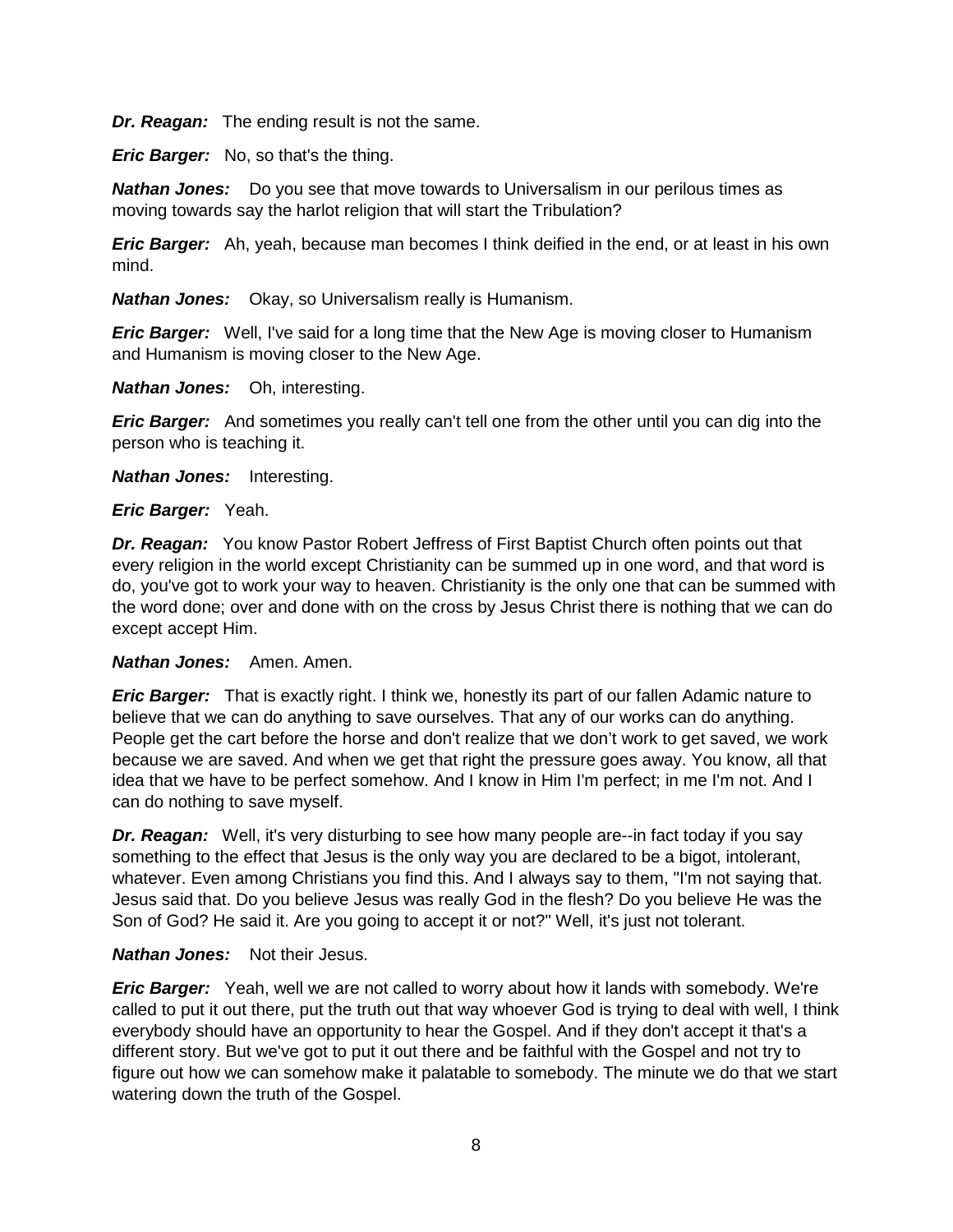*Dr. Reagan:* You know there was a time when you could say you were an evangelical and that meant something. That meant that you relied on the Bible for everything that you believe in your life practices and everything. But today that term is used by people who don't even believe the Bible is inerrant, they believe it is filled with all kinds if myths and legends and superstition. It has ceased to have any meaning. And mainly this is among people who are in what came to be known as the Emergent Church Movement, you said it's not called that anymore but you know a lot about it. Tell us some of the characteristics of that movement.

*Eric Barger:* Well, you're right about the whole definition of the word evangelical because it used to be I could say evangelical and people would understand what I meant. Now I have to give them at least a paragraph so they understand that I'm not what maybe some other people think is evangelical. I'm a Bible believer first and foremost, I think that's the best way.

*Dr. Reagan:* You know that is interesting you should say that because somebody asked me, wrote me recently and said, "You need to phrase things differently or people are going to think you're a fundamentalist." And I wrote back and I said, "You know really I am a fundamentalist. I don't use that term because it has so much baggage."

*Nathan Jones:* Yeah, Islamic almost.

**Dr. Reagan:** It is known as being super legalistic and all that. So, I just tell people I'm a Bible believing Christian.

*Eric Barger:* That's the best way. I mean I've gone from saying I'm an evangelical to that.

*Dr. Reagan:* That's what I've done too.

*Eric Barger:* Exactly.

*Nathan Jones:* Wasn't there a Barna poll that came out that showed that only 9% of people who say--yeah--

*Dr. Reagan:* A biblical worldview.

*Nathan Jones:* A biblical worldview in other words Jesus Christ in the Son of God--

*Dr. Reagan:* Of confessing Christians have a biblical worldview.

*Eric Barger:* Wow. That makes us all begin to check ourselves.

*Nathan Jones:* That's perilous.

*Eric Barger:* It should. That is perilous times.

*Dr. Reagan:* Well, tell us something what are the characteristics of this movement?

*Eric Barger:* Well, the emergent church really believed that a new church must emerge to meet the needs of the Millennial crowd of the Post-Modern group. That they wouldn't accept Christianity the way it's always been so we needed a new church. And in the process of that, listening to some of their leaders, and I've been to a couple of conferences and heard them, heard what I call the godfather of the emergent movement redefine Christianity to say that we are here to save planet earth. That John 3:16 isn't about saving the lost in the world, it's about the earth, the world. And he makes that point in one of his books.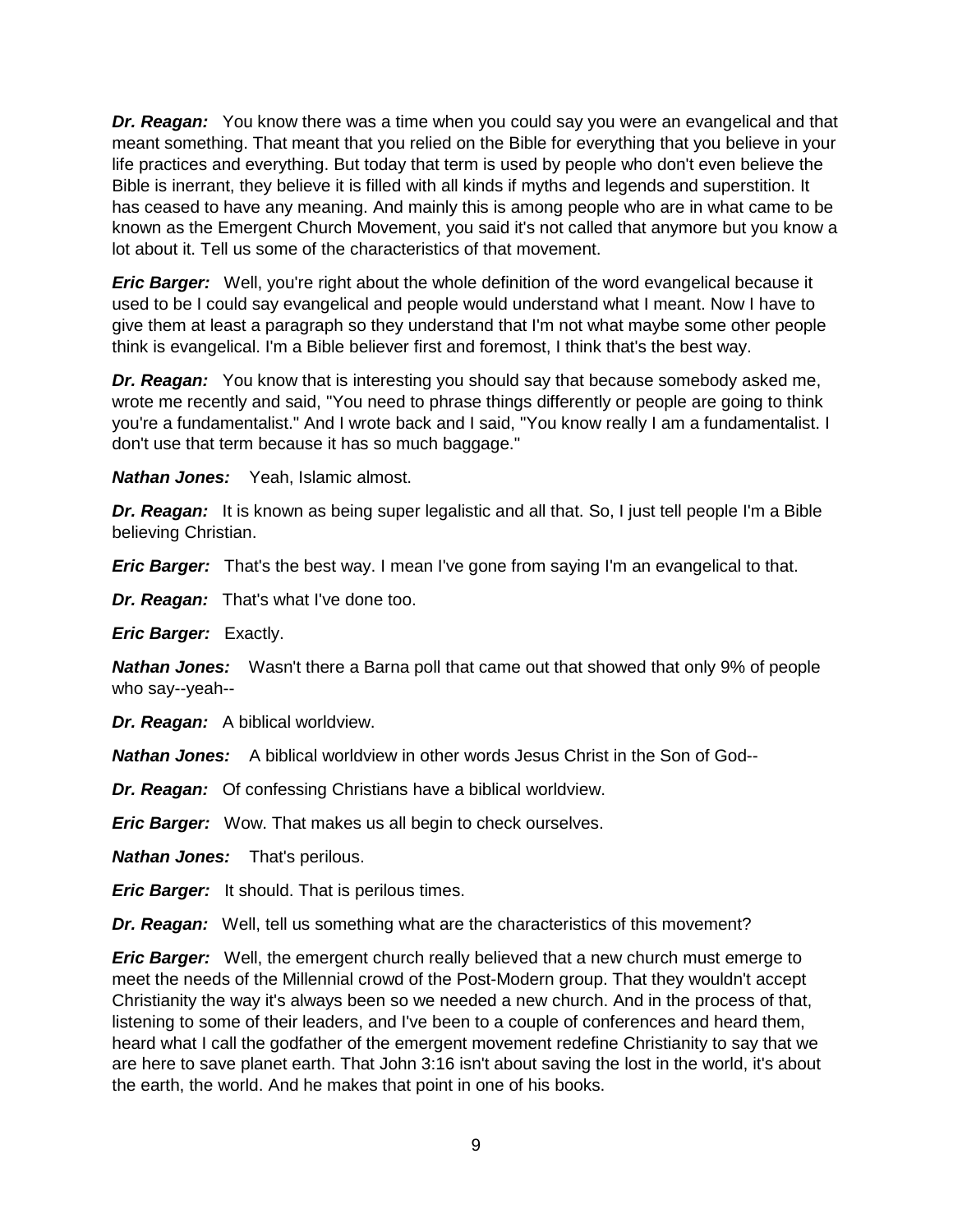*Dr. Reagan:* In fact you went to one of his rallies up in Washington State and what did he ask people to do at the end?

*Eric Barger:* It was in Idaho. But, yes, you remember. Yeah, he said, "Come up and take water from a vat and rebaptize yourself into the new Christianity. And then he said-- and there was a vat on the table, and there was a tub that a farmer might feed livestock from. And that tub was filled with dirt. And he said, "While you're here put your hands in the dirt," his exact words, "to see what needs to be saved."

*Nathan Jones:* The dirt?

*Eric Barger:* The dirt. The earth.

*Dr. Reagan:* Yeah.

*Eric Barger:* And he makes that point very clearly in the book.

*Dr. Reagan:* And this is a very influential person.

*Eric Barger:* Very. One of the most sought after speakers.

**Dr. Reagan:** You know one of the characteristics of that movement is that instead of getting up and let's say teaching a sermon about homosexuality and what the Bible has to say about it, instead the approach is, "Well, how do you feel about it?" Let's all talk about it. How do you feel about it?

*Eric Barger:* It is a conversation that never has a period at the end.

*Dr. Reagan:* No. No.

*Eric Barger:* Feelings over facts.

*Eric Barger:* You know it just keeps going and it's all about feelings.

*Dr. Reagan:* As if how I feel about something is as important as what God has said about it.

*Eric Barger:* That's it.

*Nathan Jones:* Wow.

*Eric Barger:* One of the six characteristics of emergent ideas is feelings are more important than truth.

*Dr. Reagan:* Absolutely. Absolutely. That will get you in trouble fast.

*Nathan Jones:* So, that would put us as god.

*Eric Barger:* Oh, yeah, we become gods.

*Nathan Jones:* We are the god of the religion.

*Eric Barger:* In the end it's us. It's all about us. And if you tell a narcissistic group of people who have been raised to believe that they should be served in every way, that church is about them you can get them to come to church. But not if you begin to tell them truth that it is not about them it's about God.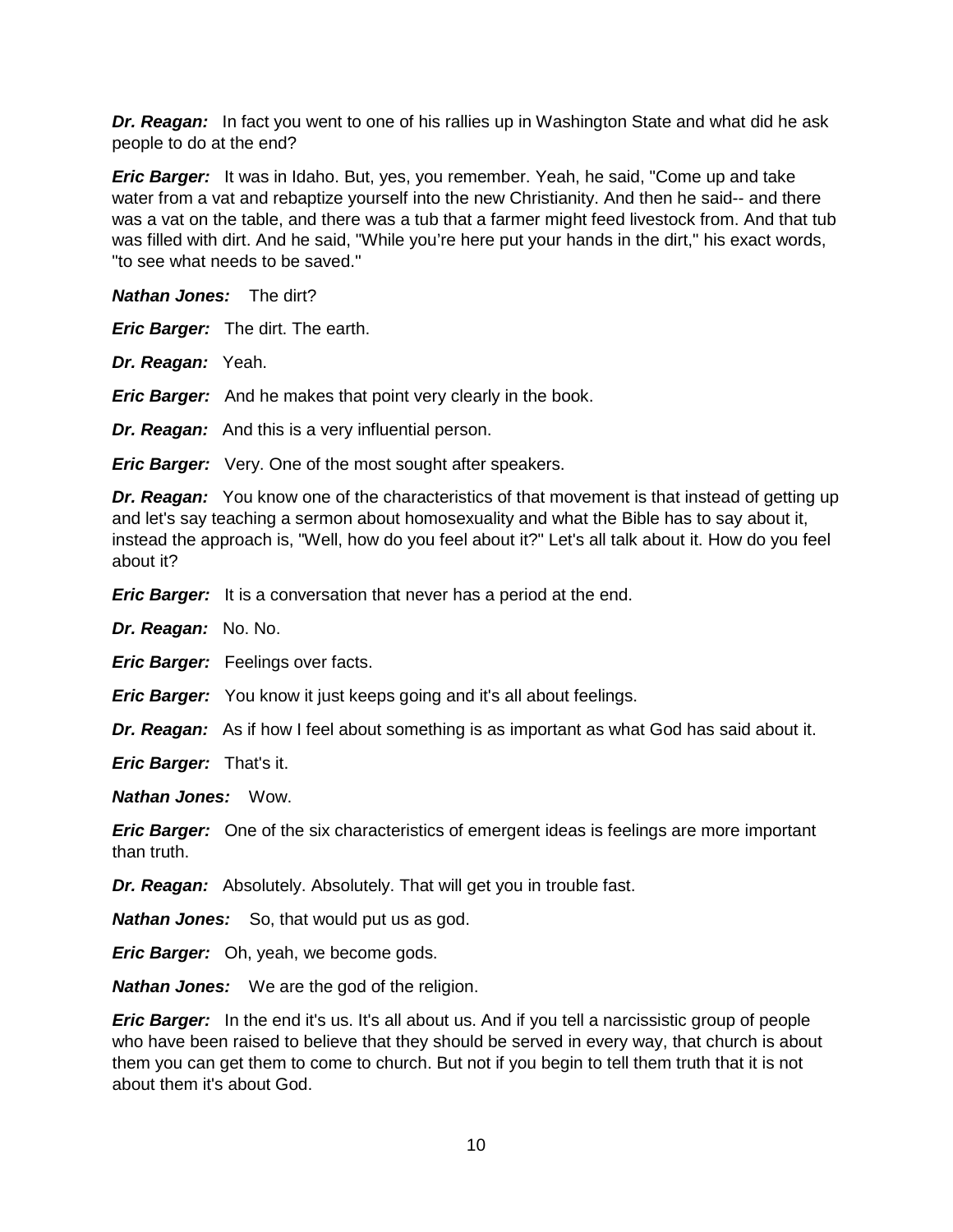*Nathan Jones:* I had so much trouble when we first moved to Dallas finding a church because so many of the churches the service was all about us. The worship is what God's doing for you. The sermon was how to help yourself. It took a few churches before we found one that put God at the center of the worship service.

*Eric Barger:* How do you think I felt when I moved back to the Seattle area? The least churched county in the United States is where I live.

*Dr. Reagan:* You are in the center of paganism.

*Nathan Jones:* Yeah, one church to choose from, right?

*Eric Barger:* It took us eight months, and of course I was traveling some, but Melanie and my daughter, my wife Melanie and my daughter both, the looked, and I looked. Finally we said, "Well, I guess this is it."

*Dr. Reagan:* Well, you just don't understand in Washington State the essence of religion is tree hugging.

*Eric Barger:* Well, that's really true. There is an awful lot of very new-agey ethereal kind of self, self-style new age stuff. But we finally found a decent church, a good church and the Gospel is being preached.

*Nathan Jones:* Good. Praise the Lord.

*Eric Barger:* But they are few and far between.

*Dr. Reagan:* You know people are so concerned these days about hurting people's feelings. And certainly we shouldn't desire to hurt people's feelings, but on the other hand we need to confront them as sinners. And the Gospel has never changed. You confront people with the fact that they are sinners, and you tell them what they must do about that. And that is going to offend people.

*Eric Barger:* It is. And as I've said now we don't need to beat people up in the process. But it is a loving act to tell people the truth, especially if their eternity is at stake, and that is up to us to do. It's just not for you, you, it's not for us here. It's not for people that are in so called full-time ministry it's for the entire church who really believes the Bible to share this with the lost world.

*Dr. Reagan:* So, what is your message to the viewer about standing? We are supposed to be salt and light, what does that mean?

*Eric Barger:* Oh, I think that is one of the most important things. That in every way, the way that we conduct ourselves in our lives, in our businesses, in our marriages of course, in our interactions with others. To let that light shine. And it doesn't mean we're holier than thou. It doesn't mean that we walk around looking whatever spiritual looks like I'm not sure. But we've got to present truth in such a way that people understand that there is only one way. That time is short. That if we are in perilous times that trumpet call could happen anytime. And that's the thing. It's sharing people with an urgency. If the Church just had the urgency, Dr. Reagan, that would be the key right there.

*Dr. Reagan:* Well, it also means standing. If we don't stand for righteousness, nobody's going to stand for righteousness.